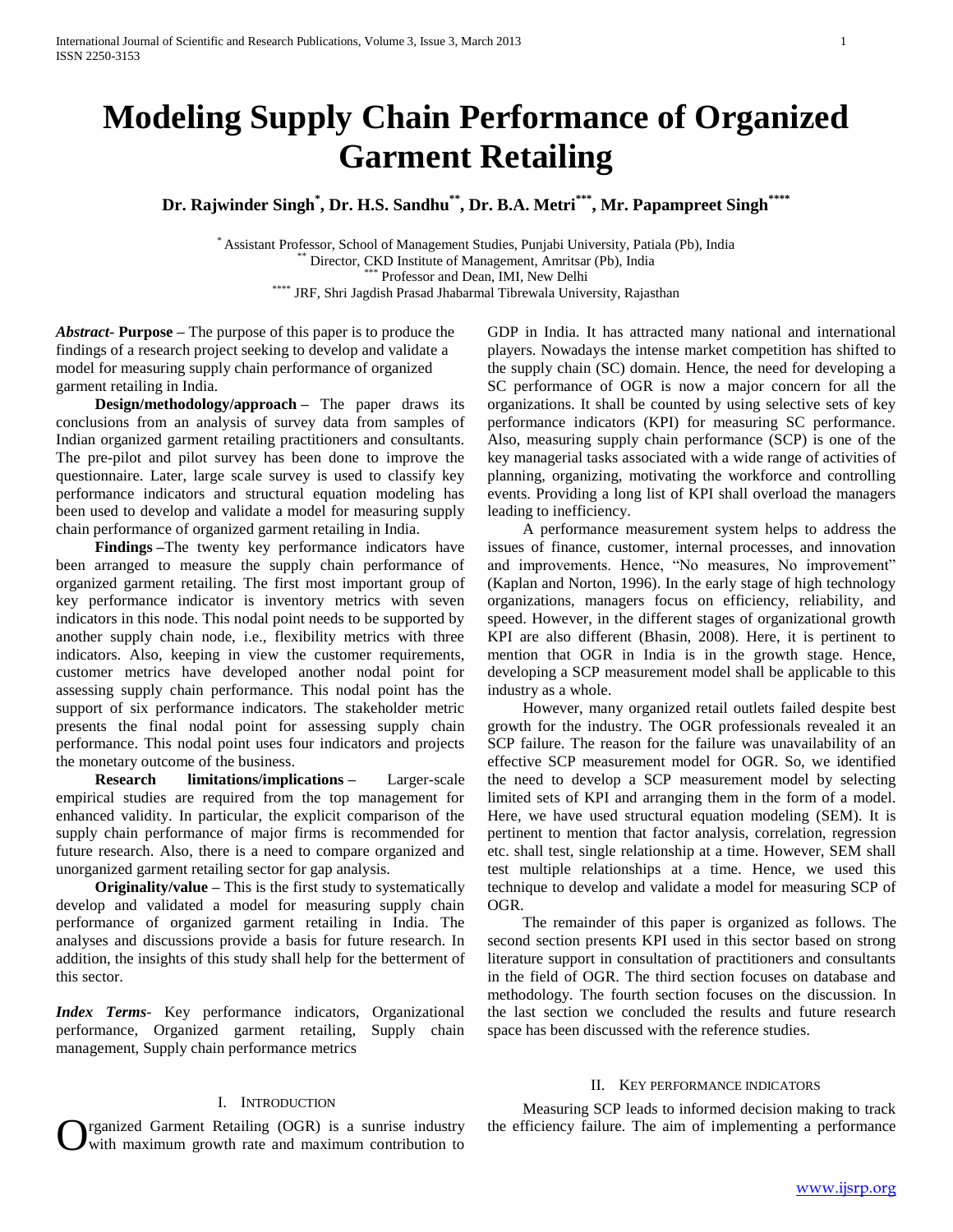measurement system is to improve organizational performance. The selected KPIs are shown in the Table 1 as follows:

## **Table I: Key performance indicators**

**Performance Indicators/Researchers Product Quality:** Beamon (1999), Ramdas & Speakman (2000), Sahin et al. (2000), SCC (2000), Lambert & Terrance (2001), Luning et al. (2002), Krajewski & Ritzman (2002), Lin et al. (2005), Jile et al. (2007) **Process Quality:** SCC (2000), Luning et al. (2002) **Customer Response Time:** Viswanadham (1999), Beamon (1999), Sahin et al. (2000), SCC (2000), Ramdas & Speakman (2000), Lambert & Terrance (2001), Tan (2002), Morgan (2004), Jile et al. (2007), Zheng & Li (2008), Gunawan et al. (2008) **Return Adjustment:** Viswanadham (1999), Lambert & Terrance (2001), Harrison & New (2002), Morgan (2004), Zheng & Li (2008) **Product Personality:** Ramdas & Speakman (2000), Lambert & Terrance (2001), Sahin et al. (2000) **Transaction Satisfaction:** Ramdas & Speakman (2000), Bowersox et al. (2000), SCC (2000), Morgan (2004), Zheng & Li (2008), Gunawan et al. (2008) **Spoilage Adjustment:** Harrison & New (2002), Morgan (2004), Zheng & Li (2008) **VMI:** Lambert & Terrance (2001) **Lead Time:** Viswanadham (1999), Bowersox et al. (2000), Sahin et al. (2000), Ramdas & Speakman (2000), Harrison & New (2002), Krajewski & Ritzman (2002), SCC (2000), Harrison & New (2002), Chan & Qi (2003b), Morgan (2004), Taylor (2004), Lin et al. (2005), Jile et al. (2007), Zheng & Li (2008), Gunawan et al. (2008) **Fill Rate:** Viswanadham (1999), SCC (2000), Lambert & Terrance (2001), Harrison & New (2002). Chen & Qi (2003b), Morgan (2004), Lin et al. (2005), Jile et al. (2007), Zheng & Li (2008) **Inventory Cost:** Viswanadham (1999), Ramdas & Speakman (2000), SCC (2000), Tan (2002), Krajewski & Ritzman (2002), Harrison & New (2002), Chen & Qi (2003a), Morgan (2004), Taylor (2004), Zheng & Li (2008) **Distribution Cost:** Viswanadham (1999), Krajewski & Ritzman (2002), SCC (2000), Harrison & New (2002), Chen & Qi (2003b), Taylor (2004), Morgan (2004), Zheng & Li (2008),

**Operations Flexibility:** Beamon (1999), Viswanadham (1999), SCC (2000), Krajewski & Ritzman (2002), Chen & Qi (2003b), Jile et al. (2007), Zheng & Li (2008)

**Volume Flexibility:** Beamon (1999), Viswanadham (1999), SCC (2000), Krajewski & Ritzman (2002), Chen & Qi (2003a), Jile et al. (2007), Zheng & Li (2008)

**Delivery Flexibility:** Beamon (1999), Viswanadham (1999), Bowersox et al. (2000), SCC (2000),

| Harrison & New (2002), Krajewski & Ritzman               |
|----------------------------------------------------------|
| (2002), Chen & Qi (2003b), Taylor (2004), Jile et al.    |
| $(2007)$ , Zheng & Li $(2008)$                           |
| ROI: Kaplan & Norton (1996), Beamon (1999), SCC          |
| (2000), Chen & Qi (2003b), Morgan (2004), Zheng          |
| & Li (2008), Gunawan et al. (2008)                       |
| Sales Profit: Kaplan & Norton (1996), SCC (2000),        |
| Tan (2002), Chen & Qi (2003), Taylor (2004),             |
| Morgan (2004), Zheng & Lai (2008), Gunawan et al.        |
| (2008)                                                   |
| <b>Stakeholder Value:</b> Neely et al. (1995); Jusoh &   |
| Parnell (2008)                                           |
| <b>Innovations:</b> Kaplan & Norton (1996), Lummus et    |
| al. (2000), Speakman et al. (2002), Zheng & Li           |
| (2008)                                                   |
| Shipping Errors: Harrison & New (2002), Morgan           |
| $(2004)$ , Zheng & Li $(2008)$ , Gunawan et al. $(2008)$ |

 *Product quality* is one of the most important metric to retain customers. The customers always expect better quality at lower prices. Lin et al. (2005) and Jile et al. (2007) revealed product quality as an important metric for SC performance measurement. The product quality is also associated with the *process quality.* The use of efficient processing technologies shall help to mitigate wastage and ultimately the product quality shall be better. The use of statistical process control, root cause analysis of poor quality, improvement in process capability, staff training and development of facilities shall help to improve process quality. Luning et al. (2002) revealed process quality as an important metric for better SCP.

 *Customer response time* is the time taken to handle customer queries. The customers visit retail stores to collect the products for their requirements. They shall ask questions regarding product variety, quality, availability and prices. A prompt response shall help to attract and retain customers. Hence, it is also an important metric for measuring SCP (Nuthall, 2003; Morgan, 2004; and Gunewan et al., 2008).

 Many times the products shipped shall be of inferior quality. The customers may return them even after purchase. The efforts should be made to adjust the returns immediately otherwise the long flow of products in the SC shall waste time and resources. Viswanadham (1999) and Morgan (2004) also added that *return adjustment* significantly affects SCP.

 *Product personality* is also one of the important indicators of better SCP. It can be judged by focusing on colour, size, appearance and design of the fabric. These factors shall not only help to attract customers but also to retain them. Gunasekaran et al. (2004) and Aramyan (2006) also revealed product personality as an important indicator to evaluate SCP.

 Customers visit garment retail stores to get their requirements satisfied. *Transaction satisfaction* helps to convert visits into a purchase. Neely et al. (1995), Beamon (1999) and Viswanadham (1999) revealed transaction satisfaction as a means to attract and retain customers. Gunawan et al. (2008) revealed it as an important SCP indicator. The customer satisfaction-pre-transaction, transaction and post-transaction shall help to develop customer loyalty.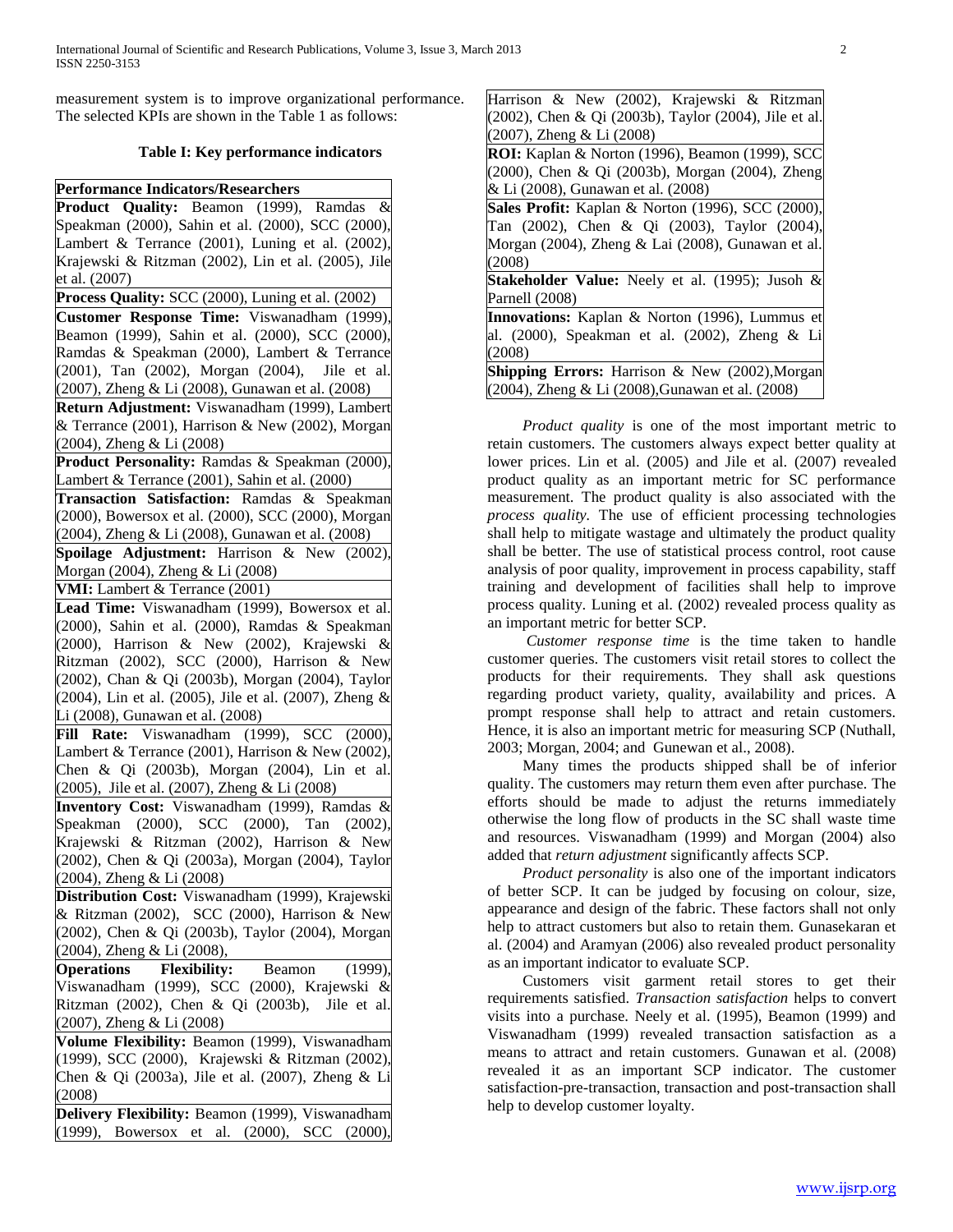The garment products are very delicate in nature and mishandling shall adversely affect the quality of the garments. The movements in the value added process should be in a position to maintain product quality. Otherwise, the damaged products shall waste time and resources. Hence, *spoilages adjustment* plays an important role in better SCP. So, efforts should be made to immediately identify spoilage and adjust it to prevent further delay and the products (Harrison and New, 2002; Morgan, 2004).

 The *inventory cost* involves major cost component of retail supply chains. Tan (2002) and Harrison and New (2002) focused on inventory cost as an important indicator of SCP. The management of inventory is also one of the important indicators in measuring SCP. Inventory ordering, receiving and inspecting needs great efforts. Shifting these responsibilities to the suppliers helps to save time and resource. Nowadays organized retailers are using automated inventory management system with the help of advanced software and internet. Hence, *vendor managed*  (VMI) has significantly reduced major inventory overheads. As and when inventory falls below certain levels automated orders are placed with the suppliers at the negotiated rates. Hence, VMI is also an important indicator for measuring SCP (Lambert & Terrance, 2001).

 *Lead time* is the time between placement of an order and receipt of the goods. Many times the customers ask for products not available in the garment retail outlet. Also, these products may not be listed for VMI. In such situations and also when demand fluctuates sudden, the lead time plays a very important role. It is a critical success factor in SCM. Also, uncertainty in different stages of procurement, packaging, distribution, and forecasting amplifies lead time. Novac and Thomas (2004) identified lead time as an important indicator for measuring SCP.

 The efforts of procuring best inventory in the stock is useless until the products are displayed in the racks to attract customers. These efforts can be vitalized by using efficient *fill rate-*which is the rate at which products are transferred to the rack for sale. Many researchers focused on fill rate as an important SC indicator (Harrison and New, 2002; Kleijnen and Smiths, 2003).

 *Distribution cost* is the second major cost component of the OGR business. It is an important component of SC where cost shall be minimized by selecting suitable modes of transportation compatible with urgency and capacity. Sahin et al. (2000) and Krajewski and Ritzman (2002) also revealed it as one of the important SC indicators.

 *Operational flexibility* refers to the firm's ability to rapidly design and implement new products/services for the customers. The operational flexibility adjusts the demand fluctuations without excessive costs, time and organizational disruptions. Shepherd and Gunter (2006) identified it as an important SC indicator.

 *Volume flexibility* is making a variable quantity of products available at any location and time. Here, capacity of transportation shall play an important role. Flexible modes of transportation and large volume flexibility can make any quantum available at the demand point. Jile et al. (2007) and Zheng and Li (2008) identified it as an important KPI in measuring SCP.

 *The delivery flexibility measure* is more concerned with the location of the destination. Many times the customers expect home delivery. Hence, to satisfy customers delivery flexibility has become an important indicator for measuring SCP (Jile et al. 2007; Zheng & Li, 2008).

 *Return on investment* (ROI) is also one of the important indicators that shall be calculated over a period of time. It gives the overall business outcome for which the retailers look for good results. Nuthall (2003) and Morgan (2004) revealed ROI as one of the important indicators for measuring SCP.

 *Sales profit* is the gain over the quantum of goods sold. It shall be calculated when goods are sold for the satisfaction of customers. Nuthall (2003) identified it as an important SCP indicator. Here, it is pertinent to mention that not only the sale but also the sales profit, helps to evaluate OGR business success.

 Stakeholders are the investors, customers, employees, regulators and suppliers who play an active role in the business. The wants and needs of stakeholders should be satisfied for the business success. Neely et al. (2002) considered *stakeholder value* as the focal point of the performance measurement process. The collaboration among stakeholders plays an important role in business growth.

 *Innovations* is the design, invention, development and/or implementation of new/modified ideas for business growth. The emergence of OGR has made it necessary not only to train employees for attitude and skill development but also to develop technology for performance enhancement. Shepherd and Gunter (2006) identified innovation as a valuable SCP indicator. It focuses on growth by making innovative efforts through people, systems and organizational procedures.

 *Shipping errors* are the errors associated with delivery of products/services to the SC nodes. Many times short lead time, manual processing of outbound products and dispatch bottlenecks shall add to costly shipping errors, delivery related disputes, claims, and charge back. These errors should be eliminated immediately otherwise customer dissatisfaction shall not only loose a sale but also tarnish company image. Many researchers (Harrison and New, 2002;Morgan, 2004; and Gunawan et al., 2008) identified it as an important SCP indicator.

### III. GAP ANALYSIS

 The studies quoted above are applicable to the manufacturing and service industries other than organized garment retailing. Also, most of the studies have been conducted abroad. Organized garment retailing is a new industrial sector in India with maximum growth rate. Despite all many store outlets failed. Hence, it is the necessity to focus on it to find a solution for the same. In this paper an attempt has been made to provide insights for the organized garment retailing practitioners by developing a model to develop supply chain performance.

### IV. DATABASE AND METHODOLOGY

### **Scale development**

 A survey questionnaire has been designed based on a strong literature support in consultation with both the practitioners and consultants working on OGR. A 20-item Likert scale was used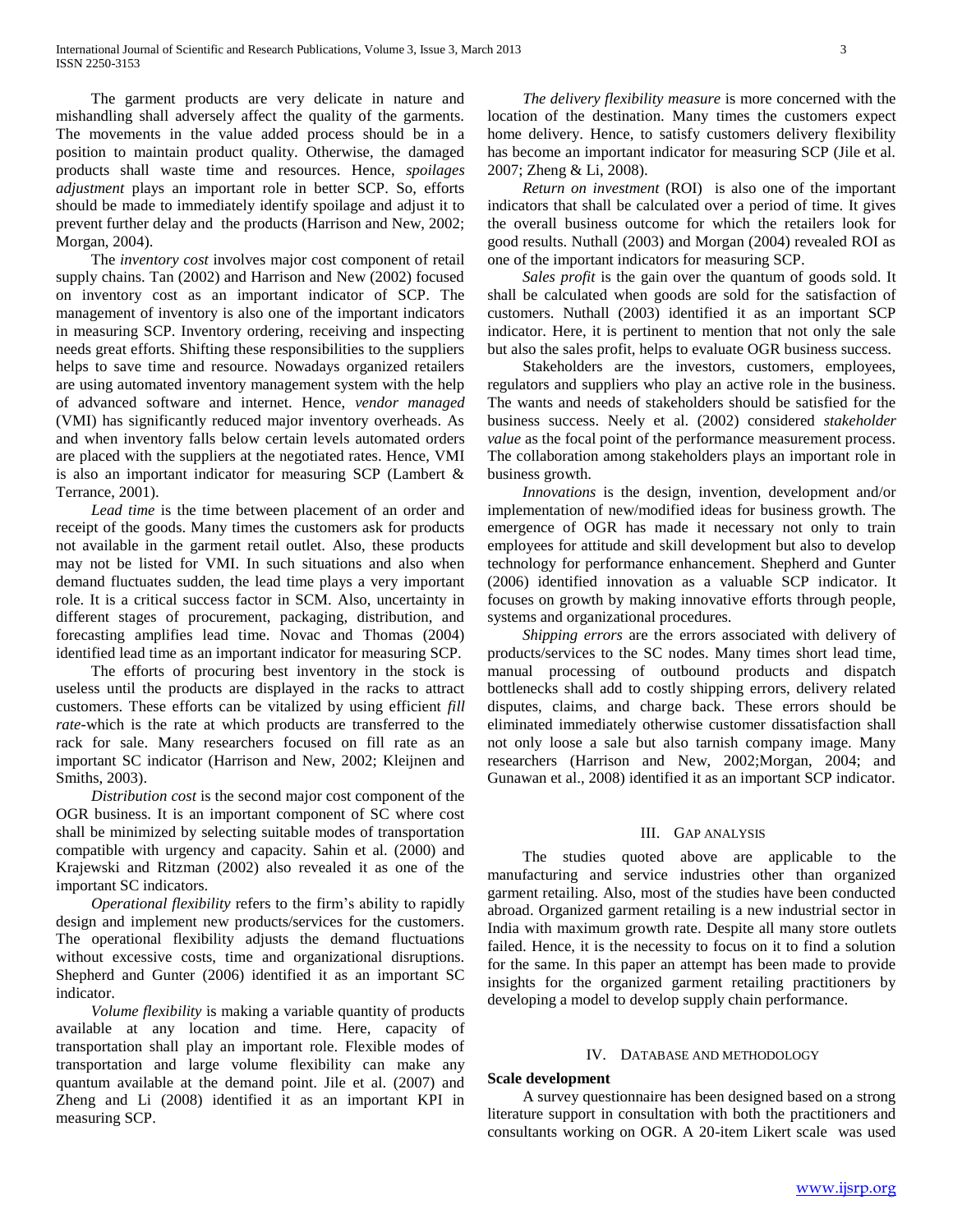to rate the importance/use of the KPI discussed in the literature survey. The items so developed were rated on a five point Likert scale.

 The pre-pilot survey helped us to get insights to improve the questionnaire. Later, a pilot survey was done and questionnaire was improved based on the insights from professionals engaged in SC activities of OGR. Finally, the full scale survey was conducted in north India i.e., Chandigarh, New-Delhi, Gurgaon and the principal cities of state Punjab.

 A total of 600 questionnaires were mailed by randomly selecting respondents from OGR websites, telephone directory 2011 and PROWESS data base maintained by CMIE. The questionnaires send were followed and finally 398 questionnaires were received from respondents operating in the banking sector (CEO/President /VP/GM=25; Sr.Managers/MIS coordinators, etc.=100; Managers(Store/purchase/SC), Supervisors etc. =273) yielding a response rate of 63.3%. The questionnaire responses were digitized using SPSS software and scale reliability was done.

### V. SCALE REFINEMENT

 The items were refined and purified to obtain the reliable scale. Here, corrected item-to-total correlation(Table:II) and Cronbach's alpha statistics were used. Item and reliability analysis was performed to retain and delete scale items for the purpose of developing a reliable scale. Corrected item-to-total correlations and Cronbach's alpha statistics were employed to conduct this type of analysis. It was used to know the extent to which any one item is correlated with the remaining items in a set of items under consideration. This analysis found Cronbach's alpha to be 0.8335 and item-to-total correlation (Table:II) was more than 0.5 and inter-item correlation (Table:III) is greater than 0.3. Here, it is pertinent to mention that Alpha value greater than 0.6 and item-to-total correlation greater than 0.5 and interitem correlation greater than 0.3 is good enough for conducting research in social sciences (Hair et al. 2009).

 Hair et al. (2009) classified modelling techniques using SEM as; confirmatory modelling strategy, competing modelling strategy and model development strategy. The confirmatory modelling strategy specifies a single model and SEM is used to assess how well the model fits the data. Here, the focus is on "either model works or not". The competing model strategy is a mean of evaluating the estimated model with alternate models and overall model comparisons can be performed with this strategy. The model development strategy differs from these two. Here basic framework is proposed and modeling tries to improve the model through modification of structural and measurement models. Here, theory provides only a starting point for development of a theoretically justified model. Here, we have used confirmatory modeling technique. It is due to the fact that the location of KPI in the model was supposed to work in the direction of theoretical and practical logic. So, we tested and validated the model with AMOS 4.0 version.

### **Factor analysis results for key performance indicators**

 The scale mean for the twenty key performance indicators is 78.46 (Table:II). If all the KPIs are rated at 5 the total comes to be 100. Hence, 78.46% of the construct is explained. This is sufficient to explain construct validity. The correlation matrix is shown in Table: III. The inter-item correlation is more than 0.5, scale reliability is 0.8335 and item-to-total correlation is more than 0.03. Also, the Kaiser-Meyer-Olkin Measure of Sampling Adequacy is 0.878 and the Bartlett's Test of Sphericity has chisquare=0.8890.75, degree of freedom=190 and level of significance=0.00. The communality ranges from 0.765 to 0.896 (Table:II). Hence, all the requirements for conducting factor analysis are met. The factor analysis was conducted using principal component analysis (Table:IV). The four grouped factors are explained as follows:

### **Inventory Metrics**

 This factor covers seven KPI. These are Inventory cost, Distribution cost, Lead time, Vendor Managed Inventory, Fill rate, Spoilage adjustment, and Shipping errors. The factor loading ranges from 0.923 to 0.846. The inter-item correlation ranges from 0.945 to 0.714 and item to total correlation ranges from 0.9005 to 0.8293. Here, 32.81% of the variance is explained and it covers 6.563 of the Eigen values.

## **Customer Metrics**

 This factor covers six KPI. These are customer response time, product personality, transaction satisfaction, return adjustment, process quality, and product quality. The factor loading ranges from 0.926 to 0.873. The inter-item correlation ranges from 0.855 to 0.746 and item to total correlation ranges from 0.8996 to 0.8219. Here, 25.97% of the variance is explained and it covers 5.195 of the Eigen values.

#### **Stakeholder Metrics**

 This factor covers four KPI. These are stakeholder value, sales profit, innovations, and return on investment (ROI). The factor loading ranges from 0.898 to 0.869. The inter-item correlation ranges from 0.835 to 0.777 and item to total correlation ranges from 0.8781 to 0.8361. Here, 19.49% of the variance is explained and it covers 3.899 of the Eigen values.

### **Flexibility Metrics**

 This factor covers three KPI. These are volume flexibility, delivery flexibility, and operations flexibility. The factor loading ranges from 0.887 to 0.856. The inter-item correlation ranges from 0.828 to 0.790 and item to total correlation ranges from 0.8742 to 0.8484. Here, 5.653% of the variance is explained and it covers 1.131 of the Eigen values.

#### **Structural model results**

 The proposed structural model is shown in Fig. I. It has Chi-square =  $958.982$ , Degrees of freedom = 167, Probability level = 0.000. The fit measures are; RMR=0.051, GFI=0.803, NFI=0.900, RFI=0.880, IFI=O.904, TLI=0.900, CFI=0.904. The total effect estimates are shown in Table… The total effect for f1->f4 is 0.327, f1->f2 is 0.113, and f3-> f1 is -0.203. All the total effects are significant i.e., greater than 0.05. Hence this model is valid.

 The total effect (Table:V) for inventory metrics are; shipping errors (0.89), distribution cost (1.0), lead time (0.97), VMI (0.96), fill rate (0.92), spoilage adjustment (0.99) and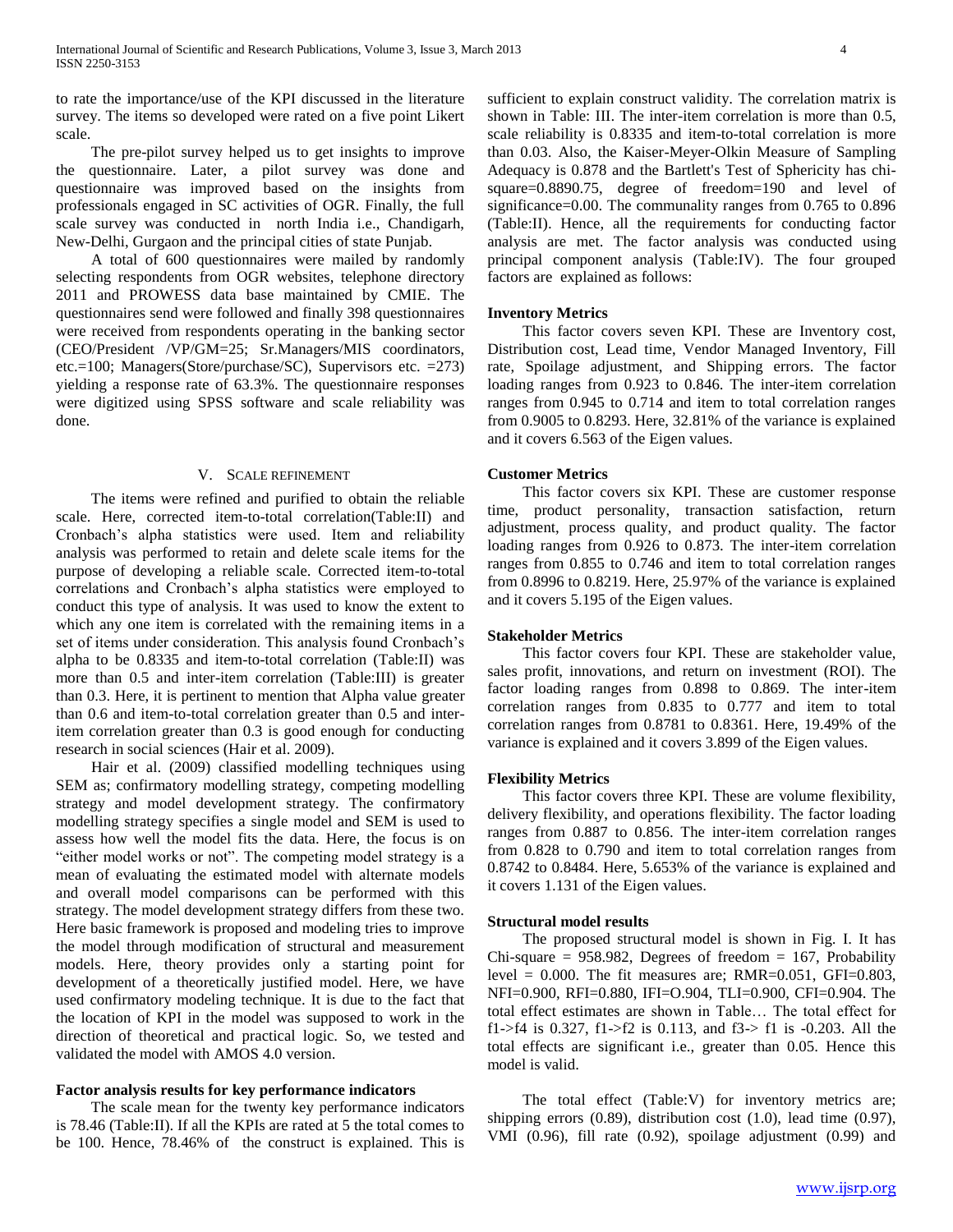inventory costs (0.95). Here, it is pertinent to mention that the distribution cost plays most significant role followed by spoilage adjustment. It is due to the fact that distribution cost has major component in the supply chain. Also, the garment products are very delicate in nature and defects shall appear during procurement of raw material, production, transportation and display of the final product. Hence, spoilage metric plays an important role. The lead time to customer response is also needed to be taken care of by efficient vendor managed inventory. The vast variety shall lead to shipping errors. All the metrics covered here have a significant total effect. Also, the KPI in these constructs are in consonance with the studies quoted in the Table: I.

 The total effect for items on customer metrics are product quality (0.93), process quality (0.91), return adjustment (0.97), transaction satisfaction (1.0), product personality (0.95), and customer response time (0.99). Here, transaction satisfaction plays most dominating role followed by customer response time. It is pertinent to mention that these metrics are important to attract customers. The return adjustment is also important for retaining customers. The product quality, process quality, and product personality are helpful to attract customers. All the KPI mentioned here are in consonance with the studies quoted in the Table: I.

 The total effect on the flexibility metrics are volume flexibility (1.0), operations flexibility (0.96) and delivery flexibility (0.92). Here, volume flexibility plays most significant role followed by operations flexibility and delivery flexibility. It is pertinent to mention that qualified customers visit organized garment stores. They compare product quality with price and quantity. Many times they purchase in bulk for less price. Also, to satisfy customers' operations and delivery flexibility is needed. All the KPI mentioned here are in consonance with the studies quoted in the Table: I.

 The total effect for the stakeholder metrics are stakeholder value (1.0), sales profits (0.95), innovations (0.97), and return on investment (0.92). Here, stakeholder value plays most significant role. It is pertinent to mention that the stakeholders are investing in the business. They shall remain part of the business if satisfied otherwise shall depart. Innovations are needed for competing the competitors. The ultimate objective of the business is to maximize sales for better return on investment. All the metrics mentioned here are in consonance with the studies quoted in the Table: I.

## **Table II: Mean, corrected item-to-total correlation and communality for key performance indicators**

| <b>SN</b> | <b>I</b> tems |  |       |  | Mean Correcte communality |  |  |  |
|-----------|---------------|--|-------|--|---------------------------|--|--|--|
|           |               |  |       |  | item-Initial final        |  |  |  |
|           |               |  | total |  |                           |  |  |  |

|                                               |                                |                         | correlati |                    |        |  |  |
|-----------------------------------------------|--------------------------------|-------------------------|-----------|--------------------|--------|--|--|
|                                               |                                |                         | on        |                    |        |  |  |
| I1                                            | <b>Product Quality</b>         | 3.874                   | .5278     | 1.00               | .975   |  |  |
| I2                                            | Response 3.924<br>Cust<br>Time | 1                       | .5063     | $\overline{1.00}$  | .949   |  |  |
| <b>I3</b>                                     | Return<br>Adjustment           | 3.916<br>9              | .5034     | 1.00               | .968   |  |  |
| I4                                            | <b>Process Quality</b>         | $\frac{3.914}{ }$       | .5088     | $\overline{1}$ .00 | .968   |  |  |
| I5                                            | Product<br>Personality         | 3.914<br>4              | .5083     | 1.00               | .967   |  |  |
| I <sub>6</sub>                                | Transaction<br>Satisfaction    | 3.916                   | .5050     | 1.00               | .920   |  |  |
| I7                                            | Spoilage<br>Adjustment         | 3.972<br>3              | .5171     | 1.00               | .923   |  |  |
| <b>I8</b>                                     | VMI                            | $\overline{3.989}$<br>9 | .5450     | 1.00               | .954   |  |  |
| <b>I9</b>                                     | <b>Lead Time</b>               | 4.000                   | .5618     | 1.00               | .837   |  |  |
| <b>I10</b>                                    | Fill Rate                      | 4.025                   | .5324     | $\overline{1.00}$  | .722   |  |  |
| I11                                           | <b>Inventory Cost</b>          | 4.040                   | .5059     | 1.00               | .758   |  |  |
| I12                                           | Distribution<br>Cost           | 4.012<br>6              | .5381     | 1.00               | .805   |  |  |
| <b>I13</b>                                    | <b>Shipping Errors</b>         | 2.279<br>6              | .5380     | 1.00               | .753   |  |  |
| I14                                           | Operations<br>Flexibility      | 3.967<br>3              | .5441     | 1.00               | .850   |  |  |
| <b>I15</b>                                    | Volume<br>Flexibility          | $\overline{3.969}$<br>8 | .5721     | $\overline{1.00}$  | .821   |  |  |
| 116                                           | Delivery<br>Flexibility        | 3.969<br>8              | .5402     | $\overline{1.00}$  | .653   |  |  |
| I17                                           | <b>ROI</b>                     | 4.176<br>3              | .5390     | $\overline{1.00}$  | .708   |  |  |
| <b>I18</b>                                    | <b>Sales Profit</b>            | 4.178<br>8              | .5626     | 1.00               | .975   |  |  |
| 119                                           | Stakeholder<br>Value           | 4.183 1.5314<br>9       |           | 1.00               | .949   |  |  |
| <b>I20</b>                                    | Innovations                    | 4.183<br>9              | .5347     | 1.00               | .968   |  |  |
| <b>Statistics</b>                             |                                | for                     |           |                    | Scale: |  |  |
| (Mean=78.4106; Variance=71.9648, Std          |                                |                         |           |                    |        |  |  |
| Dev=8.4832,N of Variables=20; N of cases=397; |                                |                         |           |                    |        |  |  |
|                                               | alpha= $.8335$ )               |                         |           |                    |        |  |  |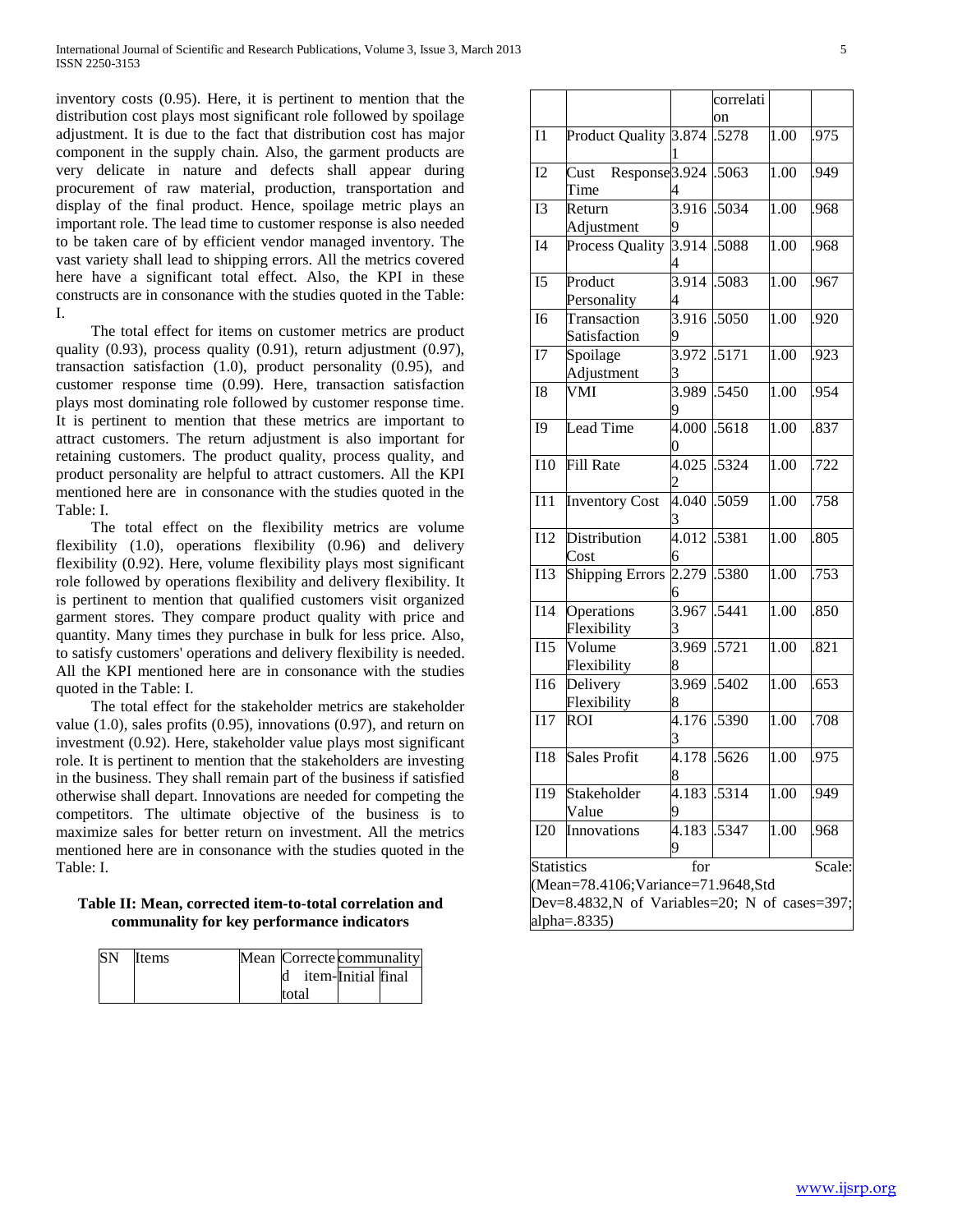|                | $ 11\rangle$              | 12 9                      |                   | 8                                                       | 10 7    |                                                  | 13 | 2               | $\sqrt{5}$ | 6 | $\mathbf{3}$ | $\overline{4}$                 | $\vert$ 1                                                                                                             |  |                     | 19   18   20   17   15   16   14       |     |
|----------------|---------------------------|---------------------------|-------------------|---------------------------------------------------------|---------|--------------------------------------------------|----|-----------------|------------|---|--------------|--------------------------------|-----------------------------------------------------------------------------------------------------------------------|--|---------------------|----------------------------------------|-----|
| K11.0<br>1     |                           |                           |                   |                                                         |         |                                                  |    |                 |            |   |              |                                |                                                                                                                       |  |                     |                                        |     |
|                | K1.76<br>6                | 1.0                       |                   |                                                         |         |                                                  |    |                 |            |   |              |                                |                                                                                                                       |  |                     |                                        |     |
|                | K9.78                     | .80 <sub>0</sub>          | 1.0               |                                                         |         |                                                  |    |                 |            |   |              |                                |                                                                                                                       |  |                     |                                        |     |
|                | K8.71                     | .81<br>3.                 | .81<br>2          | 1.0                                                     |         |                                                  |    |                 |            |   |              |                                |                                                                                                                       |  |                     |                                        |     |
| 0              | K1.79<br>$\mathbf{3}$     | .78 .81<br>4 <sup>1</sup> | $\rm 0$           | .76 1.0<br>$\overline{4}$                               |         |                                                  |    |                 |            |   |              |                                |                                                                                                                       |  |                     |                                        |     |
|                | K7.70                     | .74 .78<br>0.             | 8.                | .83<br>3.                                               | .7301.0 |                                                  |    |                 |            |   |              |                                |                                                                                                                       |  |                     |                                        |     |
| 3              |                           |                           | K1.77 .94 .82 .77 |                                                         |         | .797.7521.0                                      |    |                 |            |   |              |                                |                                                                                                                       |  |                     |                                        |     |
|                | K2.04                     | $.07$ $.09$               |                   | $.06$ $.07$ $.05$ $.08$                                 |         |                                                  |    | 1.0             |            |   |              |                                |                                                                                                                       |  |                     |                                        |     |
|                | K5.04                     | $.10$ $.10$               |                   | .07 .08 .07                                             |         |                                                  |    | $.07$ $.8181.0$ |            |   |              |                                |                                                                                                                       |  |                     |                                        |     |
|                | K6.05                     | $.08$ $.08$               |                   | $.06$ $.12$ $.06$ $.11$ $.842$ $.831$ $1.0$             |         |                                                  |    |                 |            |   |              |                                |                                                                                                                       |  |                     |                                        |     |
|                | K3.05                     | .08                       | .07               | $.06$ $.10$ $.07$ $.09$ $.855$ $.806$ $.817$ $1.0$      |         |                                                  |    |                 |            |   |              |                                |                                                                                                                       |  |                     |                                        |     |
|                | K4.08                     | $.09$ $.08$               |                   | $.10$ .09 .07 .10 .828.814.816.816.10                   |         |                                                  |    |                 |            |   |              |                                |                                                                                                                       |  |                     |                                        |     |
|                |                           |                           |                   | $K1$ .01.09 .09 .15 .05 .17 .06 .768.802.747.747.746.10 |         |                                                  |    |                 |            |   |              |                                |                                                                                                                       |  |                     |                                        |     |
|                |                           |                           |                   |                                                         |         |                                                  |    |                 |            |   |              |                                | $K1$ , $17$ , $12$ , $17$ , $15$ , $19$ , $17$ , $17$ , $17$ , $17$ , $15$ , $15$ , $17$ , $16$ , $16$ , $10$         |  |                     |                                        |     |
|                |                           |                           |                   |                                                         |         |                                                  |    |                 |            |   |              |                                | $K1$ , $13$ , $14$ , $17$ , $17$ , $18$ , $13$ , $18$ , $17$ , $15$ , $16$ , $17$ , $17$ , $17$ , $15$ , $811$ , $10$ |  |                     |                                        |     |
| 0              |                           |                           |                   |                                                         |         |                                                  |    |                 |            |   |              |                                | K2-.15-.14-.14-.17-.15-.15-.13-.19-.17-.17-.19-.18-.16.835.7891.0                                                     |  |                     |                                        |     |
| 7              |                           |                           |                   |                                                         |         |                                                  |    |                 |            |   |              |                                | $K1$ . 14. 15. 16. 18. 13. 15. 17. 21. 19. 17. 21. 17. 21. 17. 21. 20. 18. 789. 780. 777. 1. 0                        |  |                     |                                        |     |
|                | K1.28                     | $.26$ .31                 |                   | $.29 \; .28$                                            |         | $.25$ $.25$ $.03$ $.01$ $-.01$ $.03$ $.06$ $.01$ |    |                 |            |   |              |                                |                                                                                                                       |  | .383.326.383.3461.0 |                                        |     |
|                | $\frac{5}{\text{K1}.24}$  | $.29 \; .31$              |                   | $.25$ .29                                               |         | $.24$ .28 .03                                    |    |                 |            |   |              | $.03$ $.011$ $.03$ $.02$ $.01$ |                                                                                                                       |  |                     | $.365$ .328.406.369.828 1.0            |     |
| $\overline{4}$ | $\frac{6}{\text{K1}}$ .25 | $.26$ .28                 |                   | .27                                                     | .29     | $.26$ $.24$ $.01$ $-.01$ $-.02$ $.04$ $.01$ $-$  |    |                 |            |   |              |                                | .003                                                                                                                  |  |                     | .393.396.433.376 <mark>.828</mark> .79 | 1.0 |

# **Table III: Correlation matrix of key performance indicators**

# **Table IV: Factor analysis results for key performance indicators**

|                           | Factors   |           |            |            |
|---------------------------|-----------|-----------|------------|------------|
|                           | Inventory | Customer  | Stakehol   | Flexibilit |
|                           | metrics   | metrics(f | der        | у          |
|                           | (f1)      | 2)        | metrics(f) | metrics(f  |
|                           |           |           | 3)         | 4)         |
| <b>Inventory Cost</b>     | .923      |           |            |            |
| <b>Distribution Cost</b>  | .921      |           |            |            |
| Lead Time                 | .901      |           |            |            |
| VMI                       | .890      |           |            |            |
| Fill Rate                 | .878      |           |            |            |
| Spoilage Adjustment       | .870      |           |            |            |
| Shipping errors           | .864      |           |            |            |
| <b>Cust Response Time</b> |           | .926      |            |            |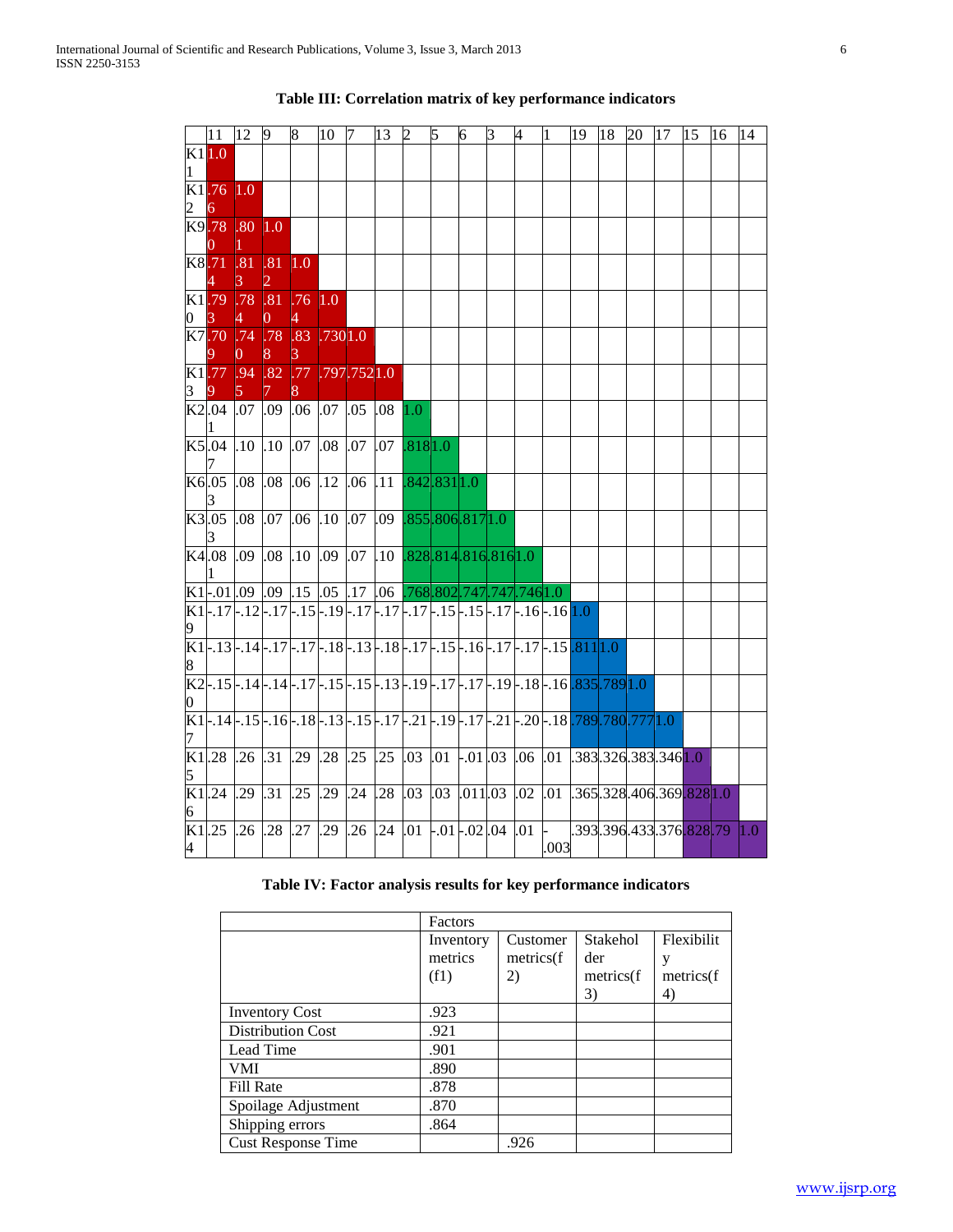| <b>Product Personality</b>                                               |        | .921   |        |        |  |  |  |  |
|--------------------------------------------------------------------------|--------|--------|--------|--------|--|--|--|--|
| <b>Transaction Satisfaction</b>                                          |        | .919   |        |        |  |  |  |  |
| Return Adjustment                                                        |        | .911   |        |        |  |  |  |  |
| Process Quality                                                          |        | .908   |        |        |  |  |  |  |
| <b>Product Quality</b>                                                   |        | .873   |        |        |  |  |  |  |
| Stakeholder Value                                                        |        |        | .898   |        |  |  |  |  |
| Sales Profit                                                             |        |        | .895   |        |  |  |  |  |
| Innovations                                                              |        |        | .876   |        |  |  |  |  |
| <b>ROI</b>                                                               |        |        | .869   |        |  |  |  |  |
| Volume Flexibility                                                       |        |        |        | .887   |  |  |  |  |
| Delivery Flexibility                                                     |        |        |        | .867   |  |  |  |  |
| <b>Operations Flexibility</b>                                            |        |        |        | .856   |  |  |  |  |
| Eigen values                                                             | 6.563  | 5.195  | 3.899  | 1.131  |  |  |  |  |
| % variance                                                               | 32.81  | 25.97  | 19.49  | 5.653  |  |  |  |  |
| Cumulative % variance                                                    | 32.81  | 58.79  | 78.28  | 83.973 |  |  |  |  |
| Scale Reliability alpha                                                  | 0.9624 | 0.9606 | 0.9401 | 0.9305 |  |  |  |  |
| Kaiser-Meyer-Olkin Measure of Sampling Adequacy=.878, Bartlett's Test of |        |        |        |        |  |  |  |  |
| Sphericity (Chi-Square=8890.759, Df=190, Sig.=0.00) Mean=79.39           |        |        |        |        |  |  |  |  |
|                                                                          |        |        |        |        |  |  |  |  |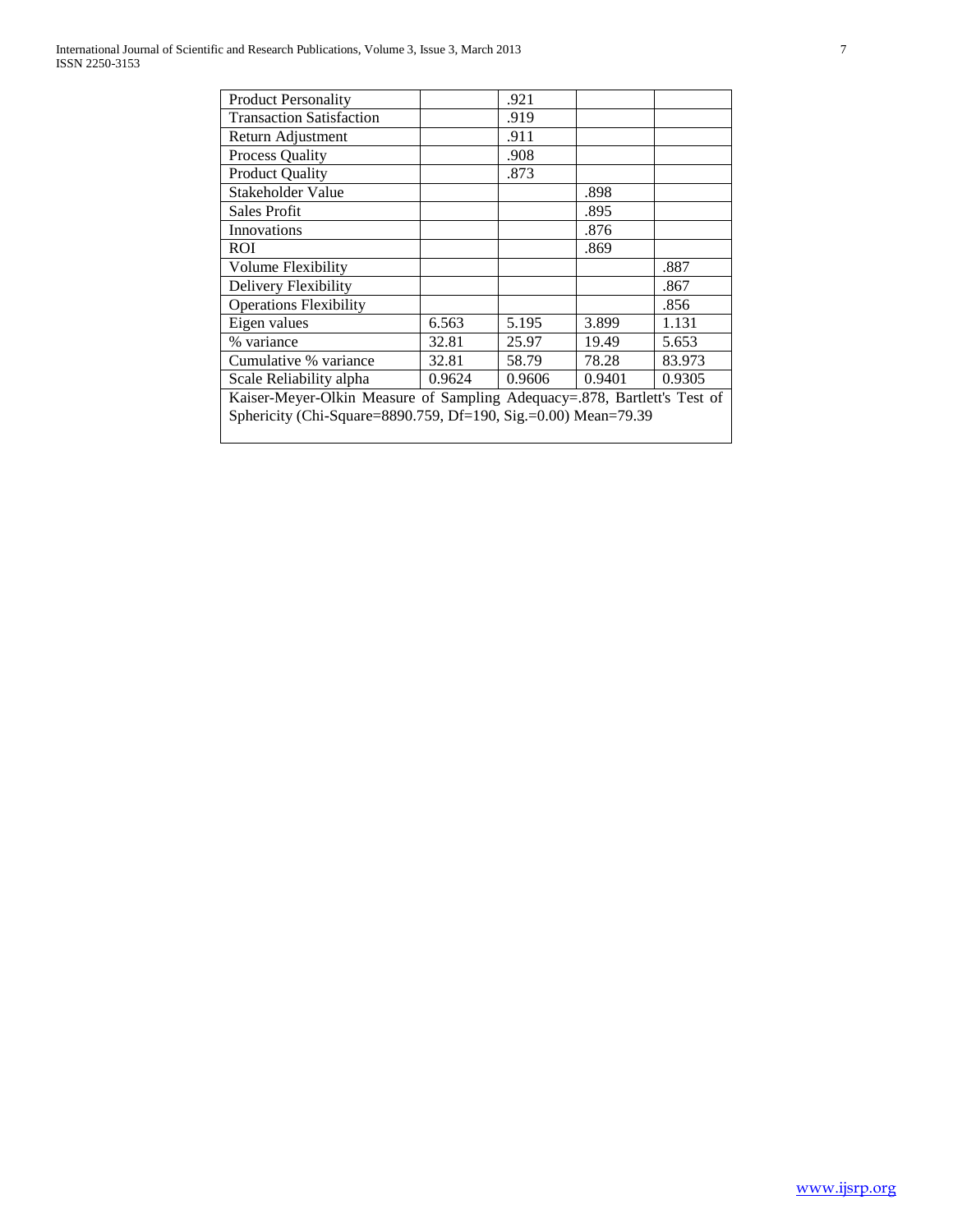

**Fig. I: Structural model for measuring supply chain performance**

| <b>SN</b>                                                           | <b>Effect Estimates</b> |          |       |       |       |  |  |  |  |
|---------------------------------------------------------------------|-------------------------|----------|-------|-------|-------|--|--|--|--|
|                                                                     |                         | f3       | f1    | f4    | f2    |  |  |  |  |
| <b>Total Effect</b>                                                 | f1                      | $-0.203$ | 0.000 | 0.000 | 0.000 |  |  |  |  |
|                                                                     | f4                      | $-0.067$ | 0.327 | 0.000 | 0.000 |  |  |  |  |
|                                                                     | f2                      | $-0.023$ | 0.113 | 0.000 | 0.000 |  |  |  |  |
| Direct                                                              | f1                      | $-0.203$ | 0.000 | 0.000 | 0.000 |  |  |  |  |
| Effect                                                              | f4                      | 0.000    | 0.327 | 0.000 | 0.000 |  |  |  |  |
|                                                                     | f2                      | 0.000    | 0.113 | 0.000 | 0.000 |  |  |  |  |
| Indirect                                                            | f1                      | 0.000    | 0.000 | 0.000 | 0.000 |  |  |  |  |
| Effect                                                              | f4                      | $-0.067$ | 0.000 | 0.000 | 0.000 |  |  |  |  |
|                                                                     | f2                      | $-0.023$ | 0.000 | 0.000 | 0.000 |  |  |  |  |
| Chi-square = 958.982, Degrees of freedom = 167; Probability         |                         |          |       |       |       |  |  |  |  |
| $RMR = 0.051$ ,<br>GFI= $0.803$ . NFI= $0.900$ .<br>0.000.<br>level |                         |          |       |       |       |  |  |  |  |
| RFI=0.880,IFI=O.904, TLI=0.900, CFI=0.904                           |                         |          |       |       |       |  |  |  |  |

**Table V: Total effect estimates for key performance indicators**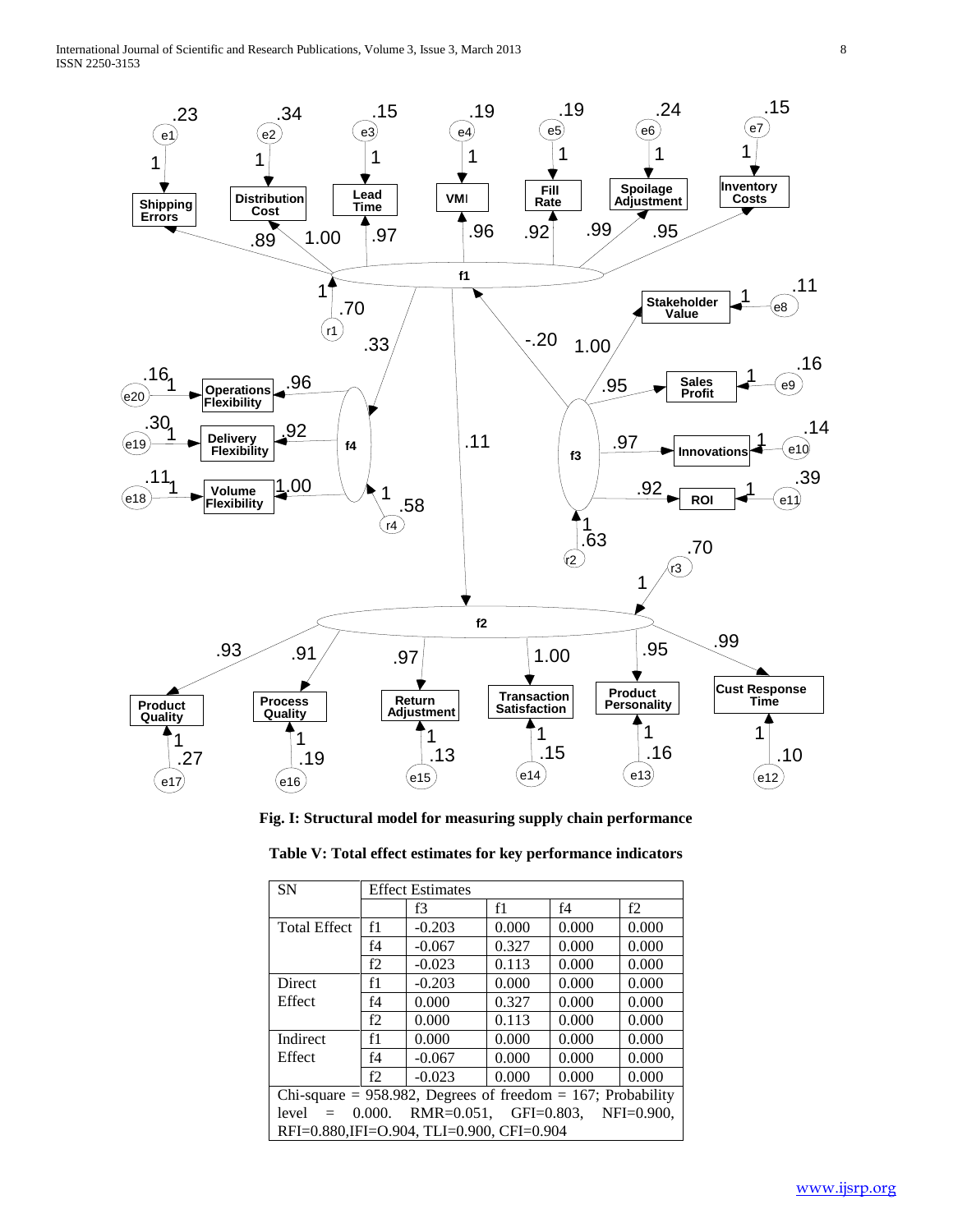#### VI. CONCLUSION, LIMITATIONS AND FUTURE RESEARCH

 The model developed to evaluate SC performance of OGR has been shown in the Fig. I. All the twenty KPI are well arranged to meet the SC performance measurement requirements. The first most important group of KPI is *inventory metrics.* Here, seven KPI are suggested to measure the SC performance of this node. This nodal point needs to be supported by another SC node i.e., *flexibility metrics.* The flexibility metrics focus on operations, delivery and volume of the inventory. Also, keeping in view the customer requirements, *customer metric* has developed another nodal point for assessing SC performance. This nodal point has the support of six KPI. Here, organized garment retailers do their best to attract and retain customers. The *stakeholder metric* presents the final nodal point for assessing SC performance. This nodal point has four KPI to project the monetary outcome of the business.

 This model has projected the structural relationship among KPI. It shall help OGR professionals to understand and make use of limited sets of KPI. However, focusing on a large number of KPI shall be confusing and leading to inefficiency. Also, it need to be noted that all the SC nodes are connected directly and indirectly to meet the business goals. Hence, all the nodal points are important for better SC performance. Here, practitioners shall be helped by dividing the SC into nodes for better management. This nodal formulation shall help to answer the questions; (1) How to construct SC nodes ?; (2) How to fix responsibility ? and (3) How to improve SC performance?

 Despite the statistical sophistication of structural equation modeling, this research has the main limitations: (1) we could not contact better lot from the top management; (2) the SC performance assessment has a major role of organizational culture; (3) the OGR professional hesitate to respond to the questionnaire. However, the purpose here is not to validate the results statistically but to provide insights to develop this sector.

 The future research is required to assess the performance of both the organized and unorganized garment retail sector. This shall help us to understand the gap between them. Also, it is needed to compare the performance national and international players in this sector.

#### **REFERENCES**

- [1] Beamon, B.M. (1999), "Measuring supply chain performance", *International Journal of* Operations & Production Management, Vol. 9, No. 3, pp. 275-92.
- [2] Bhasin, S. (2008), "Lean and performance measurement", *Journal of Manufacturing Technology Management,* Vol. 19, No. 5, pp. 670-84.
- [3] Bowersox, D.J., Closs, D.J., and Stank, T.P. (2000), "Ten mega-trends that will revolutionize supply chain logistics", *Journal of Business Logistics,*  Vol. 21, No. 2, pp. 1-16.
- [4] Chan, F.T.S., and Qi, H.J. (2003a), "Feasibility of performance measurement system for supply chain: a process-based approach and measures", *Integrated Manufacturing Systems,* Vol. 14, No. 3, pp. 179-190.
- [5] Chan, F.T.S., and Qi, H.J. (2003b), "An innovative Performance measurement method for Supply chain management", *Supply Chain Management: An International Journal,* Vol. 8, No. (3-4), pp. 209-223.
- [6] Harrison, A., and New, C. (2002), "The role of coherent supply chain strategy and performance management in achieving competitive advantage: an international survey", *Journal of Operations Management,* Vol. 53, No. 1, pp. 263-71.
- [7] Gunawan, G., Ellis-Chadwick, F., and King, M. (2008), "An empirical study of the uptake of performance measurement by internet retailers. *Internet Research,* Vol. 18, No.4, pp. 361-381.
- [8] Gunasekaran, A., Patel, C., and Tirtiroglu, E. (2001), "Performance measures and metrics in a supply chain environment", *International Journal of Operations & Production Management,* Vol. 21, No. 2, pp. 71- 87.
- [9] Hair, J.F., Black, W.C., Babin, B.J., Anderson, R.E. and Tatham, R.L. (2009), *Multivariate Data Analysis*. Pearson Education, Inc. Delhi.
- [10] Harrison, A., and New, C. (2002), "The role of coherent supply chain strategy and performance management in achieving competitive advantage: an international survey", *Journal of Operations Management,* Vol. 53, pp. 263-71.
- [11] Jile, F., Parton, K., and Cox, R. (2007), "Supply Chain practices, supply chain performance Indicators and competitive advantage of Australian beef enterprises: A conceptual Study", *Australian Agriculture and Resource Economics Society (AARES 51st Conference)* .
- [12] Jusoh, R., and Parnell, J.A. (2008), "Competitive strategy and performance measurement in the Malaysian context: an exploratory study", *Management Decision,* Vol. 46, No.1, pp. 5-31.
- [13] Kaplan, R S, and Norton, D.P. (1996), *The Balance Scorecard*. Harvard Business School Press, Boston MA,  $1<sup>st</sup>$  edition 23-149.
- [14] Krajewski, L., and Ritzman, L. (2002), *Operations Management: Strategy*  and Analysis. 6<sup>th</sup> edition, Prentice-Hall, New York, NY.
- [15] Lambert, D., and Terrance, L.P. (2001), "Supply chain metrics", *The International Journal of Logistics Management,* Vol. 12, No. 1, pp. 1-19.
- [16] Lin, C., Wing, C.S. Madhu, N., Kuei, C.H., and Yu, P. (2005), "A structural equation model of supply chain quality management and organizational performance", *International Journal of Production Economics,* Vol. 96, pp. 355-365*.*
- [17] Lummus, R.R., Alber, K., and Vokurka, R.J. (2000), "Self-assessment: a foundation for supply chain success", *Supply Chain Management,* Vol. (July/August), pp. 81-87.
- [18] Luning, P.A., Marcelis,W.J., & Jongen, W.M.F. (2002), *Food Quality Management: A Techno- Managerial Approach.* Wageningen Publishers, Netherland, 2nd Edition, 121-154.
- [19] Morgan, C. (2004), "Structure, speed and salience: performance measurement in the supply chain", *Business Process Management Journal,*  Vol. 10, No. 5, pp. 522-536.
- [20] Neely, A., George, M., and Platts, K. (1995), "Performance measurement system design", *International Journal of Operations & Production Management,* Vol. 15, pp. 80-116.
- [21] Ramdas, K., and Speakman, R.E. (2000), "Understanding what driversupply chain performance", *Interfaces*, Vol. 30, No. 4, pp. 3-21.
- [22] Sahin, H., &Collier, D.A., and Wilson, D.D. (2000), "Supply management orientation and supplier/buyer performance", *Journal of Operations Management,* Vol. 18, No. 3, pp. 317-333.
- [23] SCC (Supply Chain Council). (2000). Oct, 15. Supply Chain Operations Reference Model (SCOR), Release 3.0. Available at <http:// www.supplychain.com>. Accessed 2007 May, 21.
- [24] Tan, K.C. (2002), "Supply chain management: practices, concerns, and performance issues", *Journal of Supply Chain Management,* Vol. 38, No. 1, pp. 42-53.
- [25] Taylor, D.H. (2004), *Supply Chains: A Manager's Guide.* Addison-Wesley, Boston, MA.
- [26] Viswanadham, N. (1999), *Analysis and Design of Manufacturing Enterprises*. Kluwer Academic Publishers.
- [27] Zheng, P. and, Li, K.K. (2008), "A rough set approach on supply chain dynamic performance measurement", *LNAI,* 4953, pp. 312-322.

#### AUTHORS

**First Author** – Dr. Rajwinder Singh, Assistant Professor, School of Management Studies, Punjabi University, Patiala (Pb), India, e-mail:rajwindergheer@gmail.com